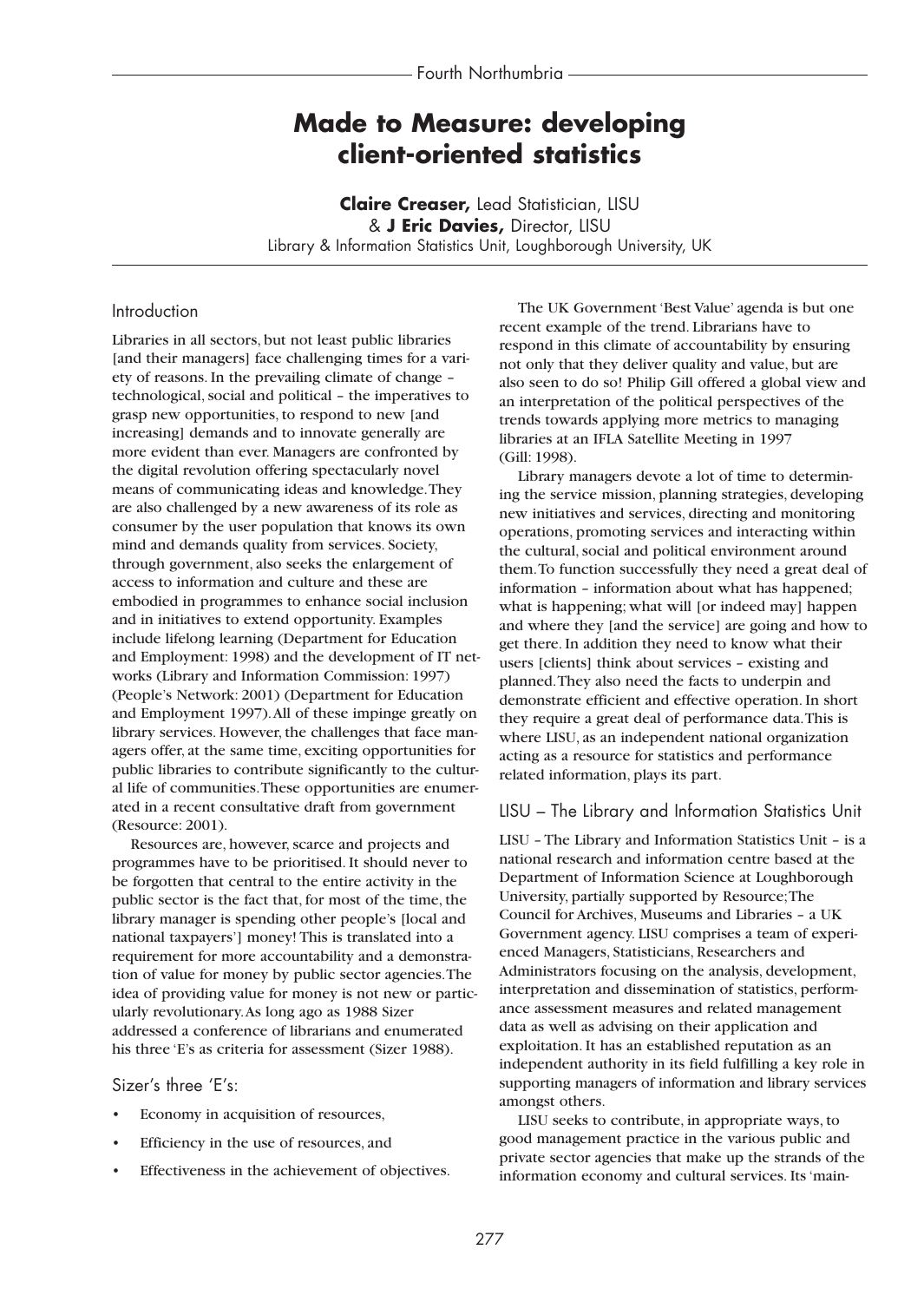stream' work covers public, academic and special libraries and the information publishing and distribution field. It has also collaborated with IT services directors and media managers in universities as well as others in culture and the arts on strategic and performance management issues and quantitative assessment approaches. It is currently assessing and refining retrospective statistical data for museum services and archives.

## UK public libraries

Public libraries in the UK are operated at the local government level by 203 London boroughs, metropolitan districts, unitary authorities and counties in Great Britain and five Education and Library Boards in Northern Ireland.There is a statutory obligation on these authorities to provide a comprehensive and efficient public library service to all who live or work within their boundaries, under the Public Libraries and Museums Act (1964).These authorities vary in size from a few thousand residents to over one million, operating between three and 113 service points each.They are governed by elected representatives of all political persuasions. Statistics on the operation of public libraries have been collected and published since 1964, and are most usually presented by authority type.

In recent years the reporting framework has become formalised, with much new legislation. Under the 1964 Act, libraries were required to provide a "comprehensive and efficient" service, but this was not defined, and the concept was rarely tested.All public library authorities are now required to demonstrate the efficiency of their service by means of a published Annual Library Plan, which must be submitted for approval to the relevant government department.The plans are formally assessed and used to monitor the performance of individual authorities. Libraries are also required – along with other branches of local government – to demonstrate that they are achieving 'best value' for taxpayers' money. Driven by the Audit Commission, many of the indicators for this process are the same as those required for public library plans, although the process goes rather deeper than just collection of statistics.The almost inevitable consequence of these initiatives was the development of a set of formal performance standards (DCMS 2001), linked to the various indicators already in common use. For the first time, there are external benchmarks, which all authorities are expected to achieve within three years.At the end of the three-year period, the levels of the standards are expected to be revised upwards, aimed at driving up performance.

None of this would be possible without good quality statistics to provide the hard evidence.There is a long history of data collection in UK public libraries, most prominently the CIPFA *Public Library Actuals*

(CIPFA 2001a).This is a long-running and comprehensive set of figures on all quantifiable aspects of library operations, and under continual development and review. It is matched by a smaller series of *Estimates* (CIPFA 2001b), published at the start of each year, and concerned with forecasting levels of provision.

There is increasing interest in the more qualitative aspects of the service, and a standard Public Library User Survey<sup>1</sup> has recently been developed. There have always been surveys of users, but the aim here is to have something, which can be compared between authorities. CIPFA PLUS has been taken up by DCMS and some of the proposed public library standards relate to satisfaction measures from this survey. It is used by the majority of authorities, and enables comparisons to be drawn in this important area.

To supplement this already extensive data collection, LISU carries out some of its own surveys, most notably to get early indications of expenditure on materials (Maynard 2000), and a comprehensive survey of library services to schools and children (Creaser 2000).

LISU also maintains a comprehensive database of public library statistics based on the CIPFA data (CIPFA 2001a).This includes data for every authority from 1985-86 onwards, and is held in an Oracle database at Loughborough University. Gaps in the data, where there has been non-response to either an individual question or a whole authority missing for a given year, have been filled by means of supplementary questionnaires, interpolation and extrapolation. Figures which do not conform to the standard definitions are adjusted to enable comparisons to be made with confidence, and the process is kept continually under review.This database is used for presenting trends in the overall performance of the public library sector (Creaser *et al* 2000), and for a strategic statistical benchmarking service.

## Statistical Benchmarking

Statistical benchmarking is the process of comparing institutions on paper, looking at a range of performance measures and indicators over time to help in identifying patterns of performance and indications of where best practice is to be found. It will only give an overview of performance, and so is complementary to more detailed process benchmarking. Often it is a way to identify suitable comparators for more in-depth studies. It can be particularly helpful to look at trends over time, identifying the historical patterns underlying present performance. In the UK, the public library sector has a very comprehensive set of published data – so the analysis can proceed without involving anyone else in the early stages at least.That being said, it is limited to the available data, unless collaboration, either informally or through benchmarking clubs, is introduced to collect other figures.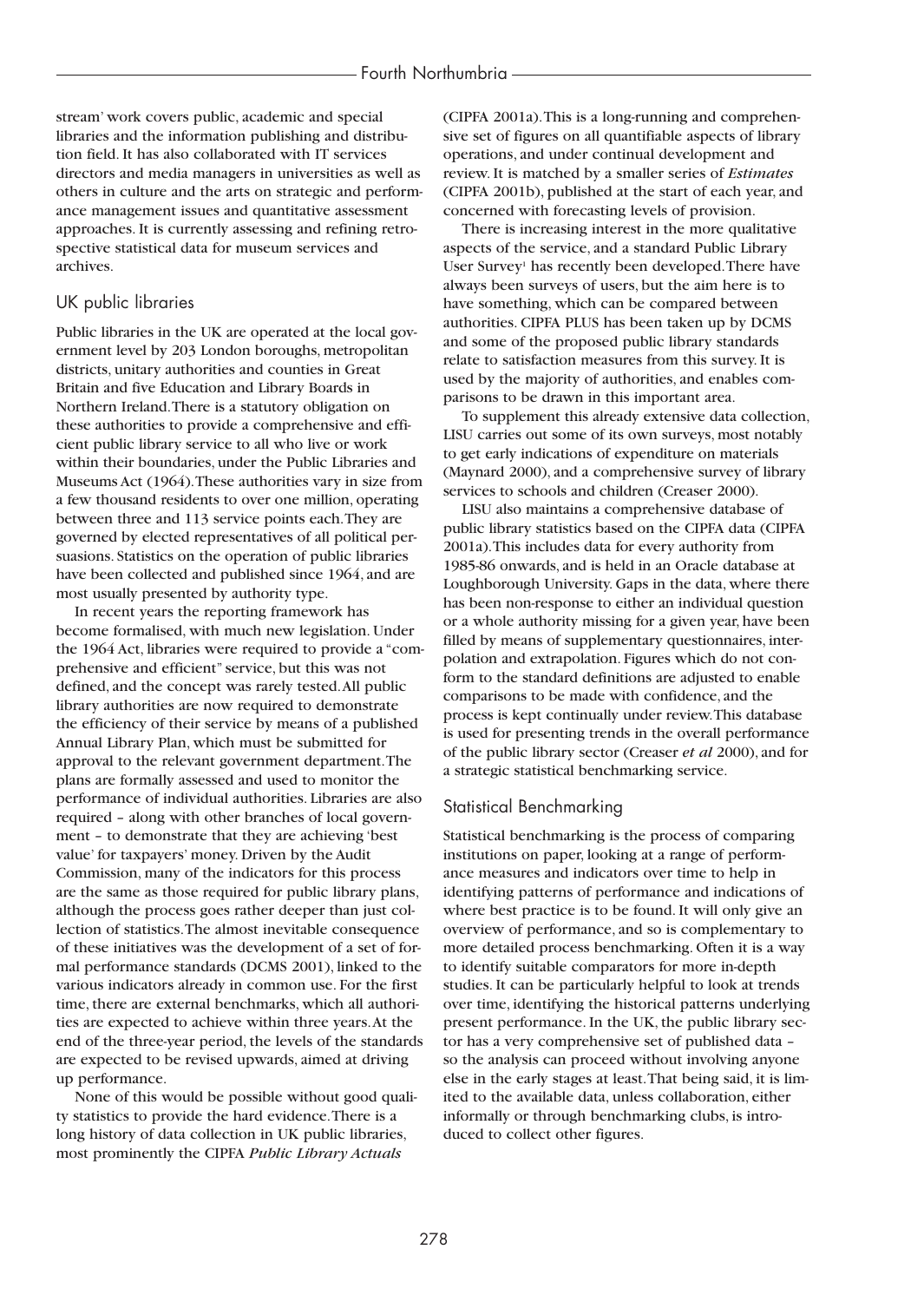Statistical benchmarking can also be a first stage in a wide-ranging review of practice within the library. It is most widely used to compare whole authorities, but has wider application for internal analysis, discussed below.The following example is taken from work done at LISU based on the public library statistics database described above.

This analysis was carried out for an English county library authority, and the comparisons were made with a group of six other counties of a similar size, and with the average of all English counties. Fig 1 shows that whereas the average number of annual issues for each book in stock was generally stable for all counties, it was less consistent in the comparison group, and declining sharply for the commissioning county.

Looking at some of the associated measures available gave an indication of the areas which should be addressed to try to improve the attractiveness of the stock. Fig 2 shows that it was not the general level of issues that was the cause – issues were falling in all areas at about the same rate for reasons which are likely to be beyond the control of any individual library service. Fig 3 shows that, in contrast to the comparison averages, stock was increasing in the commissioning county – perhaps their stock weeding policy was not sufficiently rigorous. Fig 4 shows a drastic cut in book expenditure – combined with the increasing stock the suspicion is that the cuts in expenditure have led to a reluctance to discard old and out-of-date items.This is clearly less attractive to borrowers, and the rate of issues per item falls as a consequence.This library was advised to consider its deletion policies to make more efficient use of the space and remove unused stock items.The following year, stock levels were dramatically reduced, the cuts to the book fund were halted, and stock turnover began to recover its previous levels.

*Fig 1 Issues per book*



*Fig 2 Issues per capita*



*Fig 3 Lending stock per capita*



*Fig 4 Book expenditure per capita*

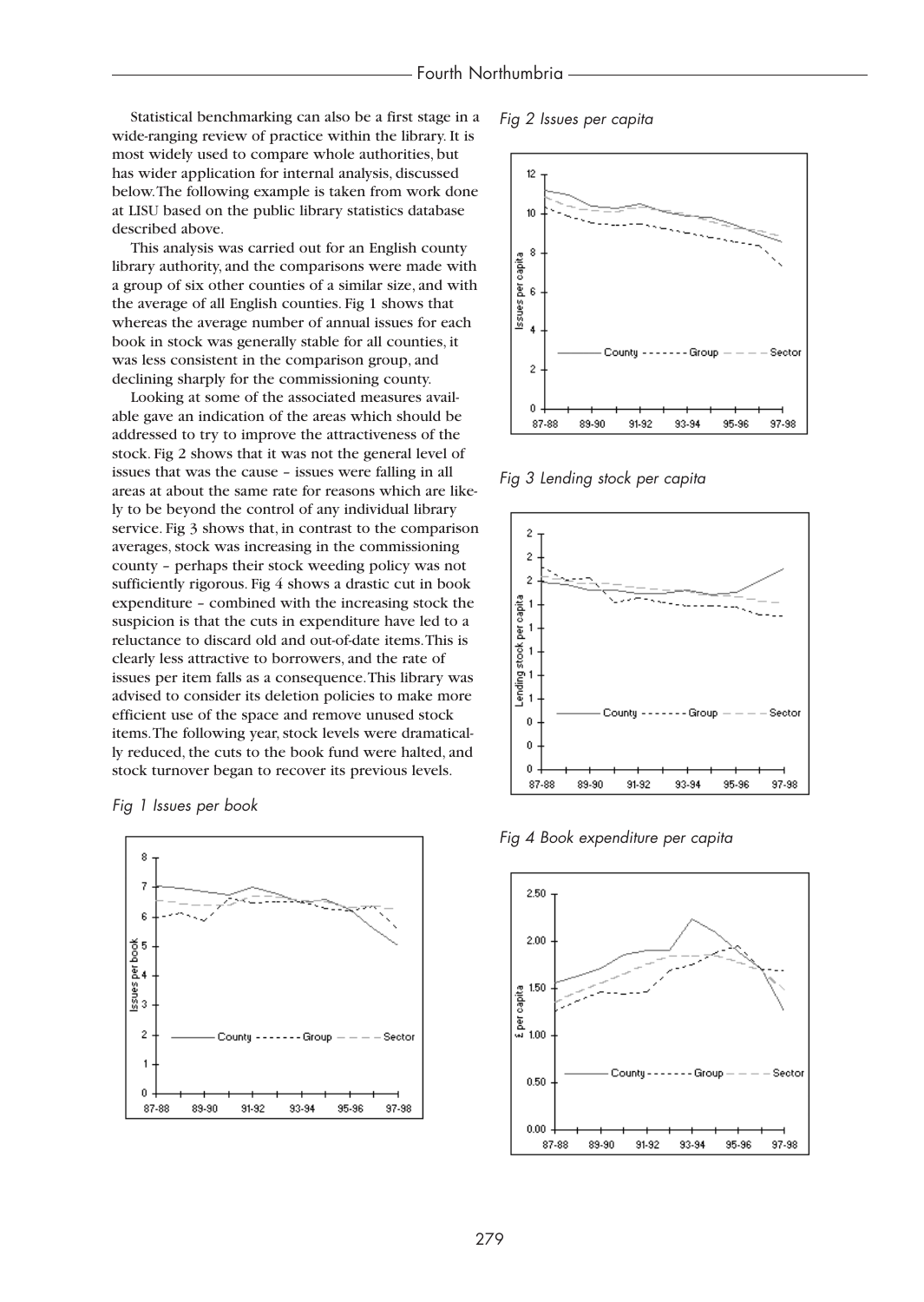#### Management statistics

The previous example dealt with statistical benchmarking on a macro level – between authorities. In order to manage effectively, librarians also need statistics at the micro level, for the individual service points and activities within their remit. Many of these are readily available; in some instances the only way to get the broader figures is to collate data from individual service points. It is also the case that many library managers do not use these figures to their full potential – they can also be used for statistical benchmarking, to identify potential pockets of good practice within the authority, and focus on those areas, which should be closely monitored.

Service points in the UK vary in size within each authority, from the very small serving local communities and perhaps only open for one or two days per week, to large urban branches and central libraries serving a wide area. Often the level of service provided, for example the availability of audio-visual material for loan, will vary in service points of different sizes. It is important to compare like with like; for this reason comparisons are best carried out within groups of service points which have the same aims and objectives, and which provide similar levels of service. If possible the effects of differing catchment populations should also be eliminated from consideration.This can be difficult in authorities with high population density, where residents have a choice of service points within easy reach. Use of input measures, such as stock levels, or output measures such as visits, is not appropriate in this context. LISU has developed a methodology, described in detail elsewhere (Creaser 2001), which enables authorities to identify service points which are performing relatively well, or poorly, within the authority, and indicating the areas which deserve attention.

This methodology is based on the calculation of a 'benchmarking score' derived from the difference between levels of input and levels of output at each library. High performing libraries are those where the average level of output is significantly higher then the average level of input.A key advantage is that the resulting scores are independent of service point size, without requiring estimation of catchment populations.Any combination of measures can be used, and the method can be applied either within pre-defined tiers or levels or over the authority as a whole.The example which follows is based on a selection of libraries from a large English county authority.

The range of inputs and outputs to be assessed were chosen by the authority concerned, having in mind the available data, and in consultation with LISU. Measures were excluded from analysis only where they caused the benchmarking scores to be correlated with the original data and hence with library size.A variety of analyses were carried out, both within the preassigned tiers operated by the authority, and across the

authority as a whole.There was a great deal of consistency between the various sets of results.The variables included in the analysis described below were:

#### INPUTS

- FTE staff, professional and support staff separately
- Stock held, books and audio-visual items separately
- Additions to stock, books and audio-visual items separately
- Floor area.This was included as a proxy for premises costs, which were not available directly, but thought to be relevant to overall performance.

#### **OUTPUTS**

- Issues, books and audio-visual items separately
- **Requests**
- **Enquiries**
- **Visits**

Fig 5 shows the results for the 18 largest libraries in the authority. For each service point, the values of all measures were listed, standardised, then the average input and average output calculated.The difference between the two was calculated, then re-standardised. These scores were ranked, and plotted. It is clear that the majority of service points have very similar scores, between +1 and –1.5.Their levels of performance can be described as average, and their rank order is likely to change from year to year.Two service points stand out, however.The first, ranked 1, has a standardised score of 2.3 – more than twice its nearest neighbour. On the input side, it has relatively low book acquisitions compared to its other inputs, but achieves its high position by virtue of recording a large number of enquiries.The reasons for this are a matter for investigation by the authority concerned – high levels of enquiries may be a genuine reflection of an excellent enquiry service, but may indicate a library which is difficult for users to negotiate without help from staff, or be artificially inflated by over-zealous recording.

The poorest performing library again stands out with a score of -2.0. In this case, however, the cause was relatively easy to identify from the figures – the county reserve stocks are held at this particular branch, and although these were excluded from the analyses, its unusually large size was not, and this undoubtedly played a part in its apparently poor result.

While the exact rank order of service points produced by this analysis can vary according to which measures are included, or which year's data are used, the most extreme libraries appear as such consistently. The reasons for individual scores will be varied, although it is clear that instances of good practice can be identified, which could be spread to other service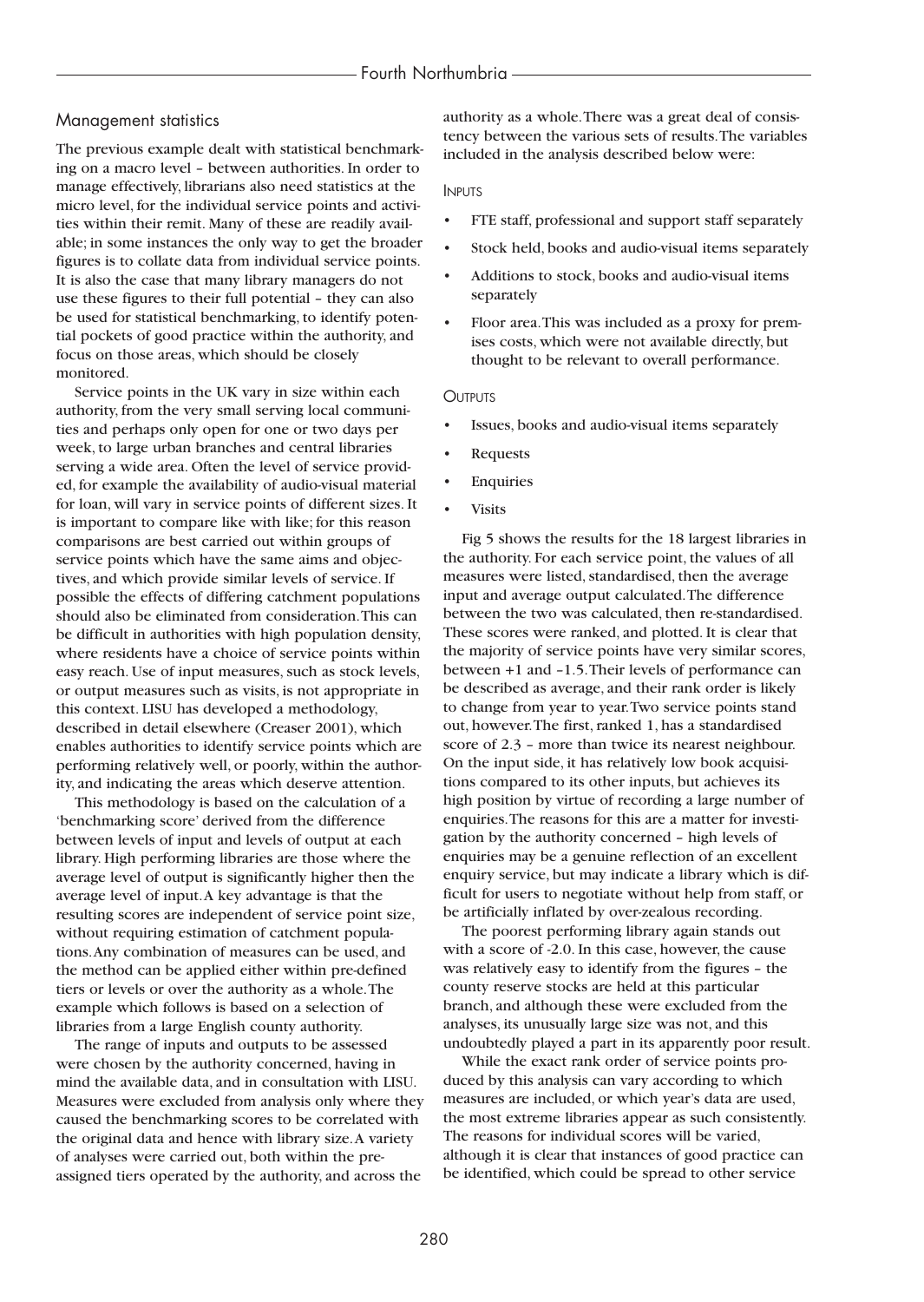points.When interpreting the results, and seeking out more details, local factors should always be taken into account, however.





# Practical applications

LISU's role in identifying appropriate performance measures and indicators, developing suitable methodologies to collect them and then disseminating the outcomes are an important contribution to UK library management. However, it represents but a portion of the endeavour to ensure that managers have the best possible management information *and* are able to act on it.There is often follow up to a data gathering or benchmarking exercise in the form of additional management consultation to explore local issues and strategies. In this way a partnership between LISU and local management can be forged to mutual advantage in exploring ways to achieve optimal performance.

This type of supplementary activity has also included development of targeted workshops to introduce a wider range of professionals to the scope and potential of evidence-supported management, and to hone their skills in utilizing the data.An example of such an exercise featured a workshop for middle and senior managers held in a large city library authority. Fig 6 shows an edited outline of the day's programme.The aims were to de-mystify statistics and performance indicators and introduce techniques for interpreting the extensive local data that were available but not fully utilised. Confirmation that the event was successful came in the way in which some participants, formerly wary of numbers, were able to identify key features in data and offer explanations and strategies for developing strength in services.

## *Fig 6 Workshop Outline*

**Measuring and Managing; Managing and Measuring: Applying Statistics and Performance Indicators to Managing Change – XXX City Libraries Training Workshop 21st November 2000**

WORKSHOP Aims/Objectives

To:

- develop an appreciation of the importance of P.I.s and Statistics in managing effectively;
- raise awareness of the data that are available both locally and nationally;
- demonstrate how data can be applied in practice.

## **Programme**

*Coffee*

Welcome and Introduction

Measuring matters: the role and value of statistics and P.I.s for management

Workshop Exercise 1 – Service mission and assessing its achievement.Where we are now? The local context and data.

*Lunch*

Comparing and contrasting: Benchmarking at the city library – introduction – analysis –

Workshop Exercise 2 – What's happening? Diagnostic use of benchmarking data

*Tea*

Workshop Exercise 3 – What if? Scenario analysis Closing remarks

Disperse

Other components of LISU's work include facilitating the pooling of management experience in regular seminars for senior managers as well as the provision of an enquiry and referral service to provide information on request and to offer advice on interpreting data in the local context.Where appropriate, LISU also collaborates with other researchers and members of the profession on special projects.The work is decidedly not complete until every effort has been made to support managers in achieving optimal performance.

# **Some conclusions**

The application of more refined strategic management approaches together with techniques such as benchmarking and the intelligent use of performance indicators contribute to improving the quality of services and to demonstrating that improvement. Sandra Parker, in a recent Editorial, summed it up well:

*As the development of strategic approaches to managing libraries and information services gathers pace, increasingly sophisticated performance measures, indicators and benchmarks underpin the work. (Parker 2000)*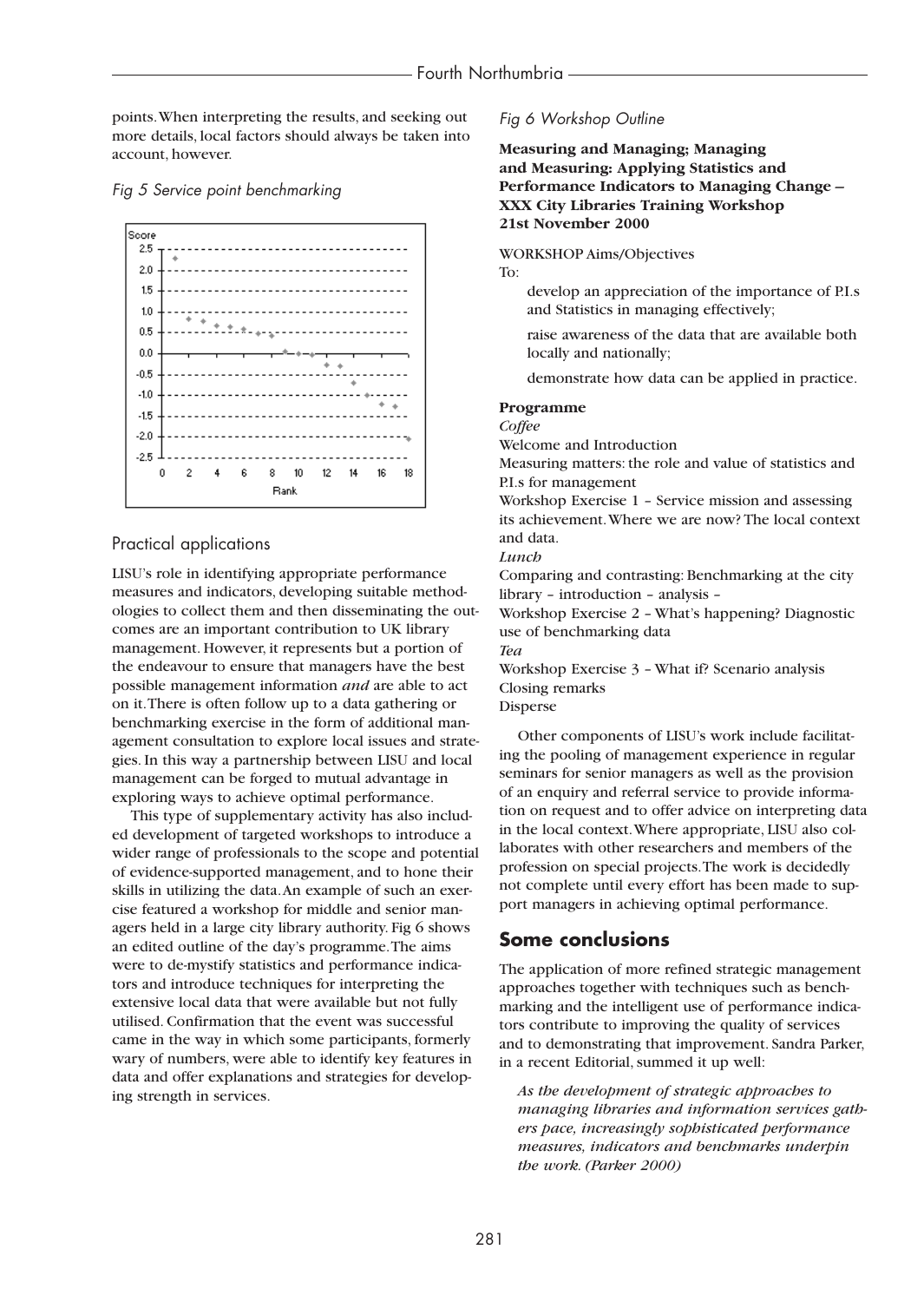This approach is not confined to the library sector as this recent observation on measuring performance in non-profit-making organizations [including charities and voluntary agencies] illustrates:

*Every organization, no matter what its mission or scope, needs three kinds of performance metrics – to measure its success in mobilizing its resources, its staff's effectiveness on the job and its progress in fulfilling its mission*. (Sawhill and Williamson 2001)

Much can be achieved within an organization through self-assessment techniques and work on this has been documented (Kinnell Evans 2001). In addition, there is a growing trend towards formal and semi formal peer cooperation in comparing data and benchmarking through benchmarking 'clubs' or 'consortia'. An example with a formal structure is SELPIG – The South East Libraries Performance Improvement Group (Olsen 1998). LISU has undertaken research commissioned by SELPIG on assessing the relationship between social conditions in a community and library use (Creaser and Sumsion 1995) and on modeling use at service points (Creaser 1998).

There are also examples of cooperative activity where benchmarking has been taken further to examine, not only performance data, but the processes underpinning services with a view to identifying 'best practice'.An ongoing example of the consortium approach from the academic library sector has been documented (Hart 2001). LISU has contributed advice and comment and sent an observer to a meeting of the consortium.All these initiatives illustrate an encouraging capacity for library managers to learn from one another and to adopt and adapt where appropriate.

This paper has explored issues surrounding the development of performance indicators in public libraries and LISU's role in the process.The quest for quality and value will go on – and the pressures on managers will not abate. It should be some reassurance to them that the performance data sources, the tools and the attendant skills to achieve and demonstrate good management are being continuously refined, not least through LISU's sustained endeavour.

# **References**

Chartered Institute for Public Finance & Accountancy (2001a) *Public library statistics 1999-2000 Actuals*, London: IPF.

Chartered Institute for Public Finance & Accountancy (2001b) *Public library statistics 2000-2001 Estimates*, London: IPF.

Creaser, Claire (1998) *Modelling Use at Individual Service Points*. Loughborough: LISU. [LISU Occasional Paper 18].

- Creaser, Claire (2000) *A Survey of Library Services to Schools & Children 1999-2000.* Loughborough: LISU.
- Creaser, Claire (2001) 'Comparing performance of service points' *Performance Measurement & Metrics* (in press)

Creaser, Claire, Maynard, Sally,White, Sonya & Davies, J Eric (2000). *LISU Annual Library Statistics 2000*, Loughborough: LISU.

Creaser, Claire and Sumsion, John (1995) 'Affluence and Public Library Use:The DoE Index of Local Conditions and Library Use in London and the Metropolitan Districts of England' *Library Management* 16 (6) 3-15.

Department for Culture, Media & Sport (2001) *Comprehensive, Efficient & Modern Public libraries – Standards & Assessment*, London: HMSO.

Department for Education and Employment (1998) *The Learning Age:A Renaissance for a New Britain*. London: HMSO (Command Paper Cm. 3790). <http://www.lifelonglearning.co.uk/greenpaper/ index.htm>

- Department for Education and Employment (1997) *Connecting the Learning Society: National Grid for Learning:The Government's Consultation Paper*. London: Department for Education and Employment.
- Gill, Phillip G. (1998) 'Performance measurement and quality management – political perspectives gathered from national reports' in *Performance Measurement and Quality Management in Public Libraries: IFLA Satellite Meeting Berlin 25-28 August 1997 Proceedings*. Berlin: Deutsches Bibliotheksinstitut, 173–184.
- Hart, Liz (2001) 'Benchmarking Consortia:Working Together in Practice' *SCONUL Newsletter* (22) 17-18.

Kinnell Evans, Margaret (2001) 'Quality Management and Self Assessment Tools for Public Libraries' in *Proceedings 66th IFLA Conference, Jerusalem 2000*. <http://www.ifla.org/IV/ifla66/papers/112-

126e.htm>

Library and Information Commission (1997) *New Library:The People's Network*. London: Library and Information Commission. <http://www.ukoln.ac.uk/services/lic/newlibrary/ contents.html>

Maynard, Sally (2000) *Public Library Materials Fund & Budget Survey 1999-2001* Loughborough: LISU.